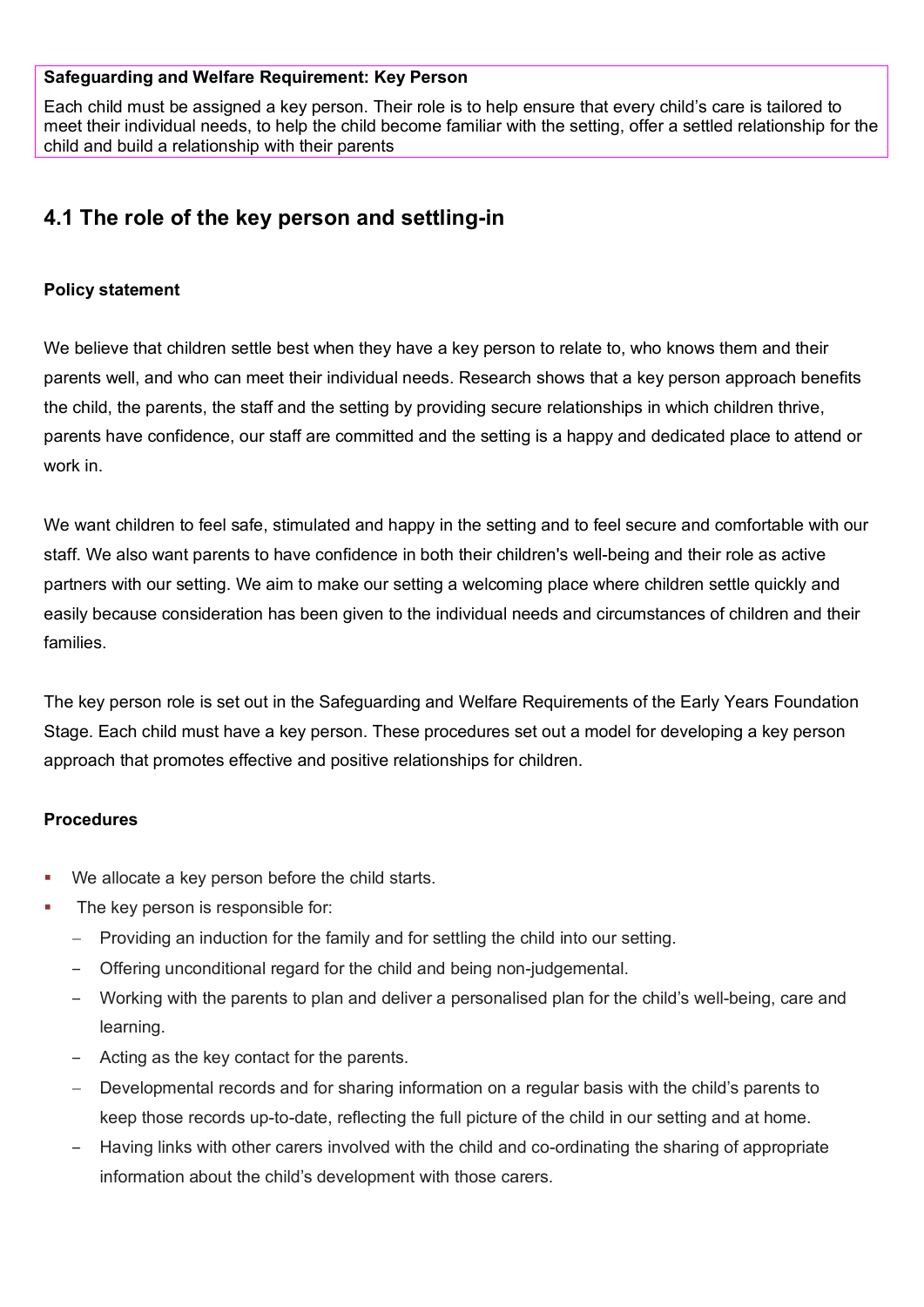- Encouraging positive relationships between children in her/his key group, spending time with them as a group each day.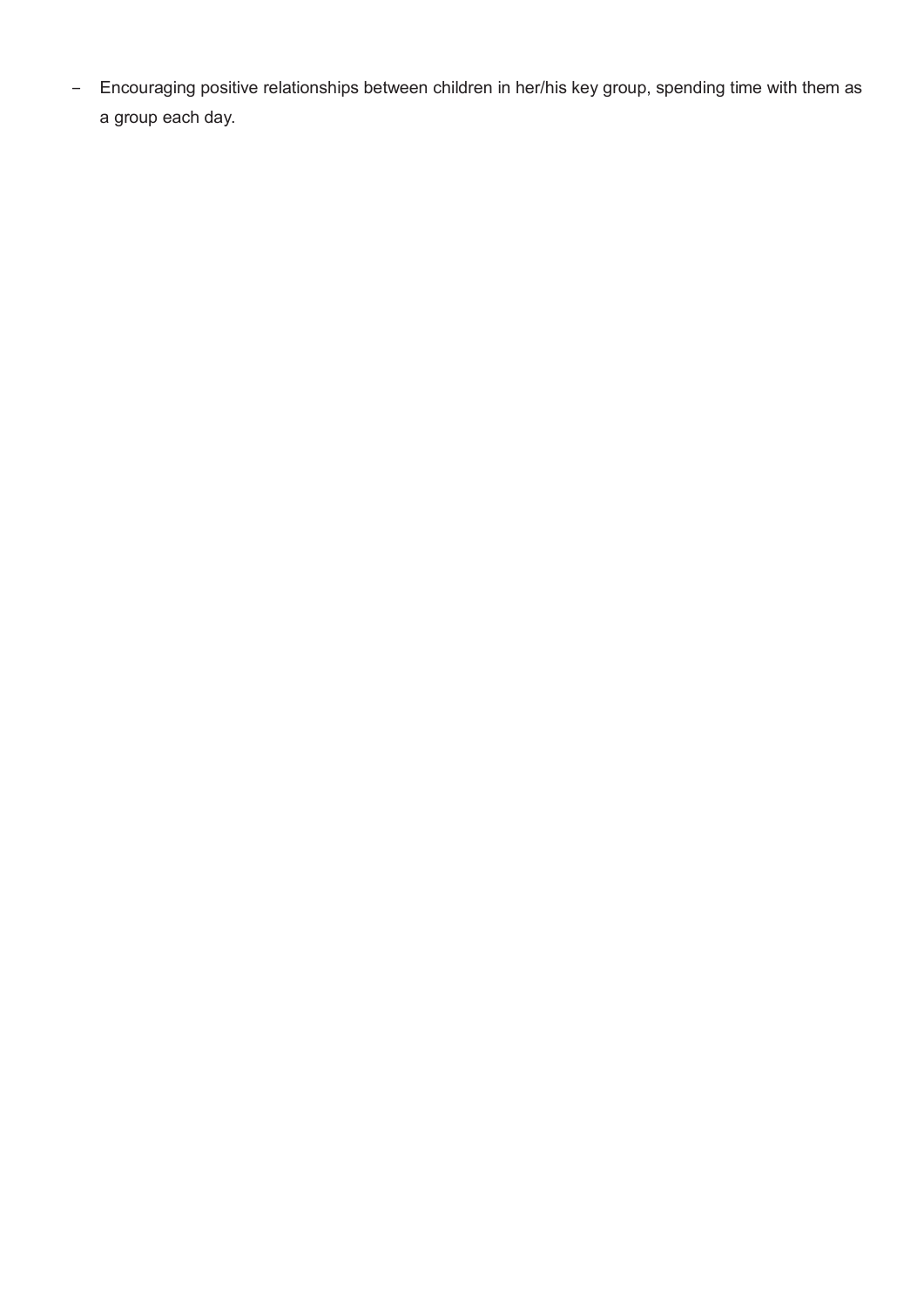We promote the role of the key person as the child's primary carer in our setting, and as the basis for establishing relationships with other adults and children.

## *Settling-in*

- Before a child starts to attend our setting, we use a variety of ways to provide his/her parents with information. These include written information (including our prospectus and policies), displays about activities available within the setting, information evenings and individual meetings with parents.
- During the half-term before a child is enrolled, we provide opportunities for the child and his/her parents to visit the setting.
- The key person welcomes and looks after the child and his/her parents at the child's first session and during the settling-in process.
- We may offer a home visit by the person who will be the child's key person to ensure all relevant information about the child can be made known.
- We use pre-start visits and the first session at which a child attends to explain and complete, with his/her parents, the child's registration records.
- When a child starts to attend, we explain the process of settling-in with his/her parents and jointly decide on the best way to help the child to settle into the setting.
- We have an expectation that the parent, carer or close relative, will stay for most of the session during the first week, gradually taking time away from their child; increasing this time as and when the child is able to cope.
- Younger children will take longer to settle in, as will children who have not previously spent time away from home. Children who have had a period of absence may also need their parent to be on hand to resettle them.
- We judge a child to be settled when they have formed a relationship with their key person; for example, the child looks for the key person when he/she arrives, goes to them for comfort, and seems pleased to be with them. The child is also familiar with where things are and is pleased to see other children and participate in activities.
- When parents leave, we ask them to say goodbye to their child and explain that they will be coming back, and when.
- We do not believe that leaving a child to cry will help them to settle any quicker. We believe that a child's distress will prevent them from learning and gaining the best from the setting.
- We reserve the right not to accept a child into the setting without a parent or carer if the child finds it distressing to be left. This is especially the case with very young children.
- Within the first four to six weeks of starting, we discuss and work with the child's parents to begin to create their child's record of achievement.

## *The progress check at age two*

 The key person carries out the progress check at age two in accordance with any local procedures that are in place and referring to the guidance *A Know How Guide: The EYFS progress check at age two*.